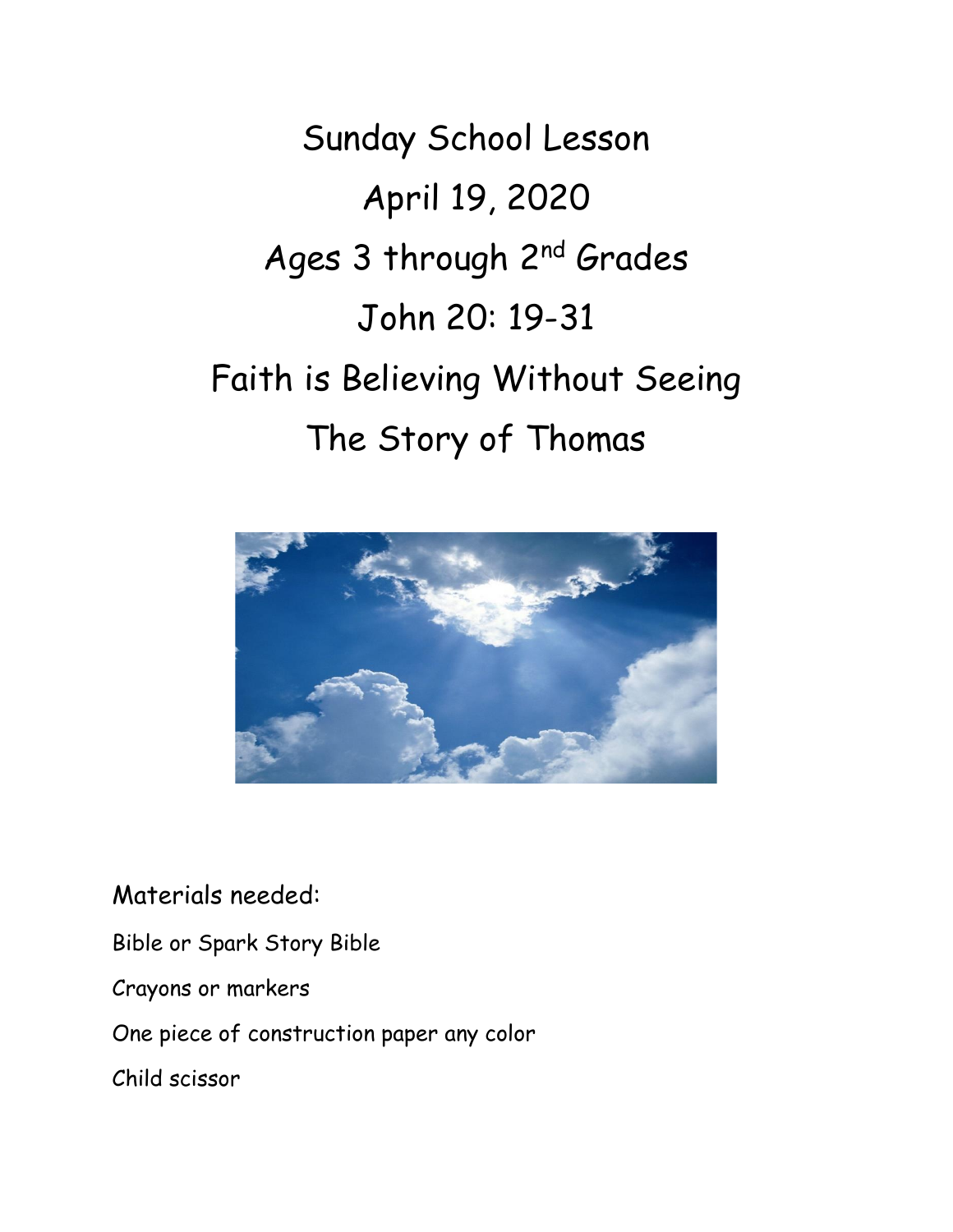- 1. Today we continue learning about the amazing story of Easter! Can you think of something amazing that happened to you or a family member that seemed unbelievable at the time? Today's story of Jesus appearing to his disciples after his death seemed unbelievable to one disciple named Thomas.
- 2. Read the Story of "Doubting Thomas" to your child or with your child found in John 20: 19-31 and on page 492 of the Spark Story Bible. You can also hear Mrs. Schoch tell the story on our Light of Christ Lutheran Church Youth Facebook page.
- 3. We define faith as believing without seeing. We cannot see Jesus, yet we believe. We believe because of what we read in the bible, what our family members, teachers and Pastor Jerry tell us about Jesus and when we see Jesus' good works done in the world by his followers- us !!
- 4. Instead of using our sense of sight to know Jesus, we use our intellect, our mind to know Jesus. This activity uses our sense of smell. Gather a few things that have a distinct smell: an orange, a lemon, vinegar, chocolate, cinnamon, vanilla, etc. Place the objects underneath a bowel or other object so that your child cannot see the objects. Ask your child to close her/his eyes or use a scarf to cover his/her eyes. Let your child identify the objects one at a time using his/her sense of smell. Let your child pick one for you to identify. Have fun  $\odot$
- 5. Handprint Easter Prayer Craft

a. Fold one piece of construction paper

b.Trace child's hands on the fold keeping fingers together as in prayer

c. Cut out hand shape being careful not to cut the side of the hand along the fold.